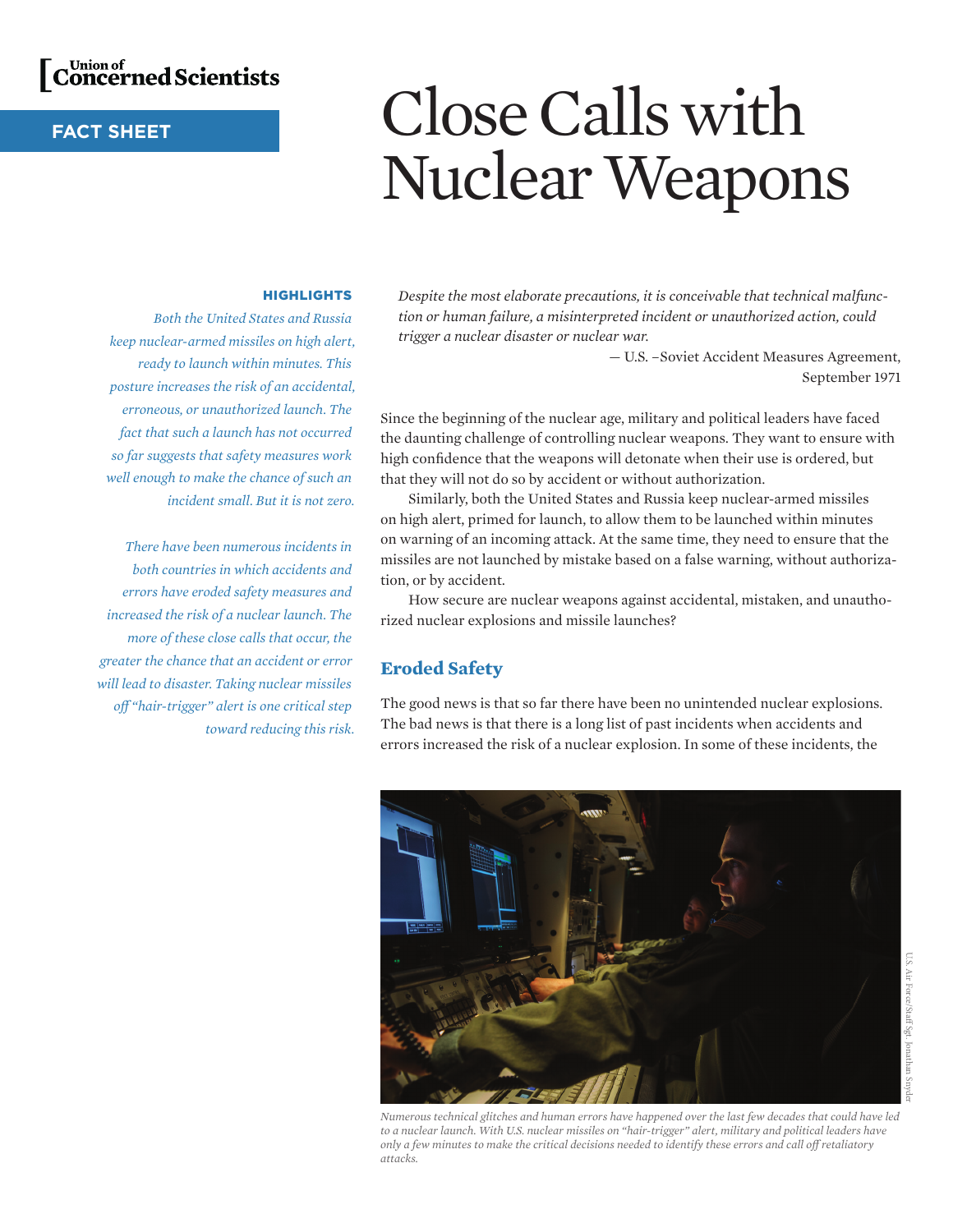high explosives surrounding the warhead's plutonium center detonated without triggering a nuclear chain reaction, but contaminated the surrounding area with radioactive material.

Nuclear weapons systems are designed so that several things would have to go wrong to result in an accidental or unauthorized missile launch or nuclear explosion. For most of the past incidents, only one or two things went wrong, so that in many cases the incident did not in itself pose a serious risk. However, these historical incidents show that system failures occur on a routine—even frequent—basis. Such system failures reduce the number of effective safety measures in the system. System failures also make it more likely that under the time pressure and confusion of a crisis, or under an unexpected confluence of circumstances, safety measures will be eroded to the point that an unintended detonation or launch can occur.

The fact that many dozens of incidents involving nuclear warheads are known to have occurred in the United States and likely many more that have not been made public—indicates weaknesses exist in the chain of controls. There is presumably a similar list of Soviet and Russian incidents, only a few of which have been made public.

Moreover, there are some potential routes leading to a mistaken missile launch that require very few—or perhaps even a single—system failure to occur. For example, in 1983, Soviet early warning satellites were operating correctly but were fooled by sunlight reflected from clouds and sent data that erroneously reported an incoming attack by U.S. nuclear missiles. All the systems checked out in the short time available to make a decision. At that point, had the officer on duty followed procedures he would have recommended launching Soviet missiles. In this case the strongest, and one of the few, safety links in the chain was the judgment of the officer in command of the early warning center. Had a different officer been on duty, the situation could have ended very differently.

The fact that explosions of nuclear warheads have not occurred so far suggests that the safety measures put in place by the two countries work well enough that the probability of accidents and errors leading to a nuclear explosion is small.

But the probability is not zero. And the more of these incidents that occur, the greater is the chance that one of them will lead to a nuclear detonation.

Taking nuclear missiles off hair-trigger alert would be a significant additional safeguard that would reduce the dangers posed by unintentional launch.

# **Historical Examples**

Below we discuss some of the incidents both in Russia and in the United States that have increased the risk of nuclear



*Early warning sensors can give accurate but ambiguous data that suggest an attack, such as in 1995 when the launch of a Norwegian scientific rocket (similar to the one above) was interpreted by Russian radar as a U.S. submarine-launched ballistic missile.*

disaster. They are part of a much longer list of incidents in both nations that illustrate the kinds of things that can and do go wrong (Schlosser 2013).

#### **Incidents with Nuclear Bombers**

There is a long list of accidents involving nuclear-armed bombers. In the 1950s and 1960s, the United States kept bombers armed with nuclear weapons on "airborne alert." Bombers were kept in the air 24 hours a day, every day, ready to respond to orders to fly to targets in the Soviet Union. Leaders feared that if the bombers were not already in the air when an attack came, they could be destroyed on the ground before they were able to take off, leaving the country with a reduced ability to retaliate.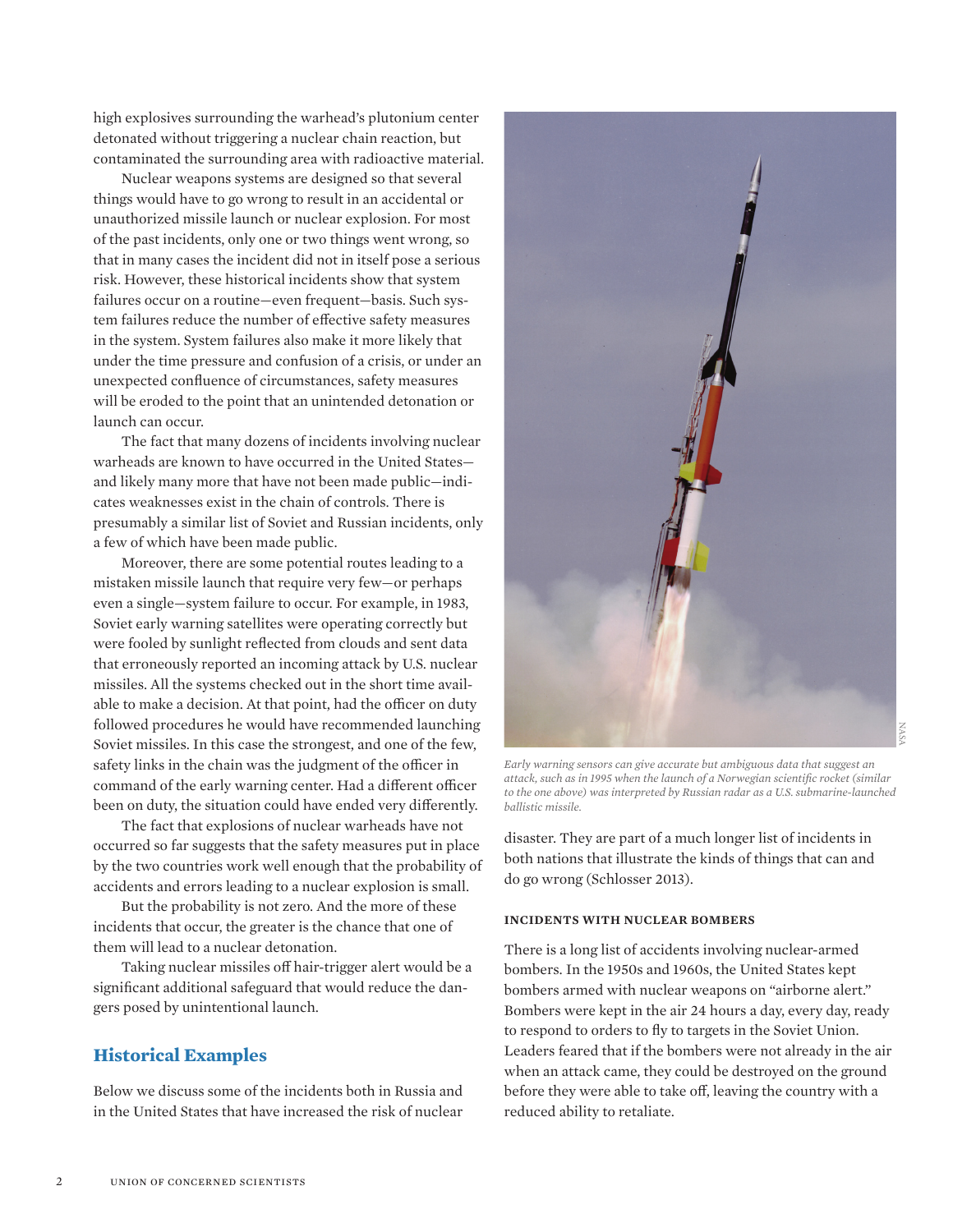During that period, there were numerous accidents involving nuclear-armed strategic aircraft. Bombs were dropped by mistake and planes crashed. Several close calls nearly resulted in nuclear explosions, but at least some of the safety systems worked and prevented a nuclear detonation. The United States ended its practice of airborne alert the day after a U.S. bomber carrying four nuclear bombs crashed near Thule, Greenland, in 1968, contaminating the surrounding area with plutonium. Instead, nuclear bombers were kept on high alert; they were kept armed and on runways ready to take off. In 1991, President George H.W. Bush finally removed U.S. strategic bombers from high alert. Their weapons were moved to storage; they are no longer ready to take off within 15 minutes, but can still take off within 24 hours.

#### **Incidents with Ballistic Missiles**

The United States and Russia continue to keep nuclear missiles on high alert, ready to be launched within minutes. Like bombers, missiles are also subject to accidents and errors. Unlike bombers, however, missiles cannot be called back or retargeted after they are launched. Nor do they carry self-destruct mechanisms to abort a mistaken launch. Once fired, the missiles will proceed to their targets. This fact, coupled with the pressure to launch vulnerable land-based missiles quickly after receiving warning, means that accidents, erroneous warning of attack, or other technical glitches could lead to nuclear war.

There are numerous examples of incidents involving nuclear missiles that could have led to catastrophe. Below are a few that illustrate the kinds of things that can go wrong. Relatively common are erroneous or ambiguous warnings from U.S. or Russian early warning sensors of an incoming nuclear attack. Unclear or inaccurate warnings are especially dangerous when coupled with policies that allow nuclear missiles to be launched quickly in response to warning of an attack, because officials have only minutes to determine if the warning is accurate and the attack is real.

## **Some incidents have involved early warning sensors giving accurate but ambiguous data that suggested an attack:**

• **January 25, 1995.** A Russian early warning radar detected a missile launch off the coast of Norway with flight characteristics similar to those of a U.S. submarinelaunched ballistic missile. Fearing that it could be the first move in a larger attack, Russian nuclear forces quickly went on full alert. Russian President Boris Yeltsin activated his "nuclear football" and retrieved launch codes, preparing for a retaliatory launch. Fortunately,

*Erroneous or ambiguous warnings from U.S. or Russian early warning sensors of an incoming nuclear attack are relatively common.*

Russian satellites monitoring U.S. missile fields did not show any additional launches, and Russian leaders declared the incident a false alarm. The event detected was actually the launch of a Norwegian scientific rocket on a mission to study the aurora borealis. Norway had notified countries, including Russia, in advance of the launch, but the information had failed to reach the correct Russian personnel (Schlosser 2013, p. 478).

• **March 15, 1980.** The Soviet Union launched four submarine-based missiles from near the Kuril Islands as part of a training exercise. Based on data from a U.S. early warning sensor, one of the launches appeared to have a trajectory aimed at the United States. This led the United States to convene officials for a threat assessment conference (Comptroller General of the United States 1981).

#### **In some cases, early warning sensors were fooled by natural phenomena that appeared to have the signature of a missile attack:**

• **September 26, 1983.** A Soviet early warning satellite showed that the United States had launched five landbased missiles at the Soviet Union. The alert came at a time of high tension between the two countries, due in part to the U.S. military buildup in the early 1980s and President Ronald Reagan's anti-Soviet rhetoric. In addition, earlier in the month the Soviet Union shot down a Korean Airlines passenger plane that strayed into its airspace, killing almost 300 people. The Soviet officer on duty had only minutes to decide whether or not the satellite data were a false alarm. Since the satellite was found to be operating properly, following procedures would have led him to report an incoming attack. Going partly on gut instinct and believing the United States was unlikely to fire only five missiles, he told his commanders that it was a false alarm before he knew that to be true. Later investigations revealed that reflection of the sun on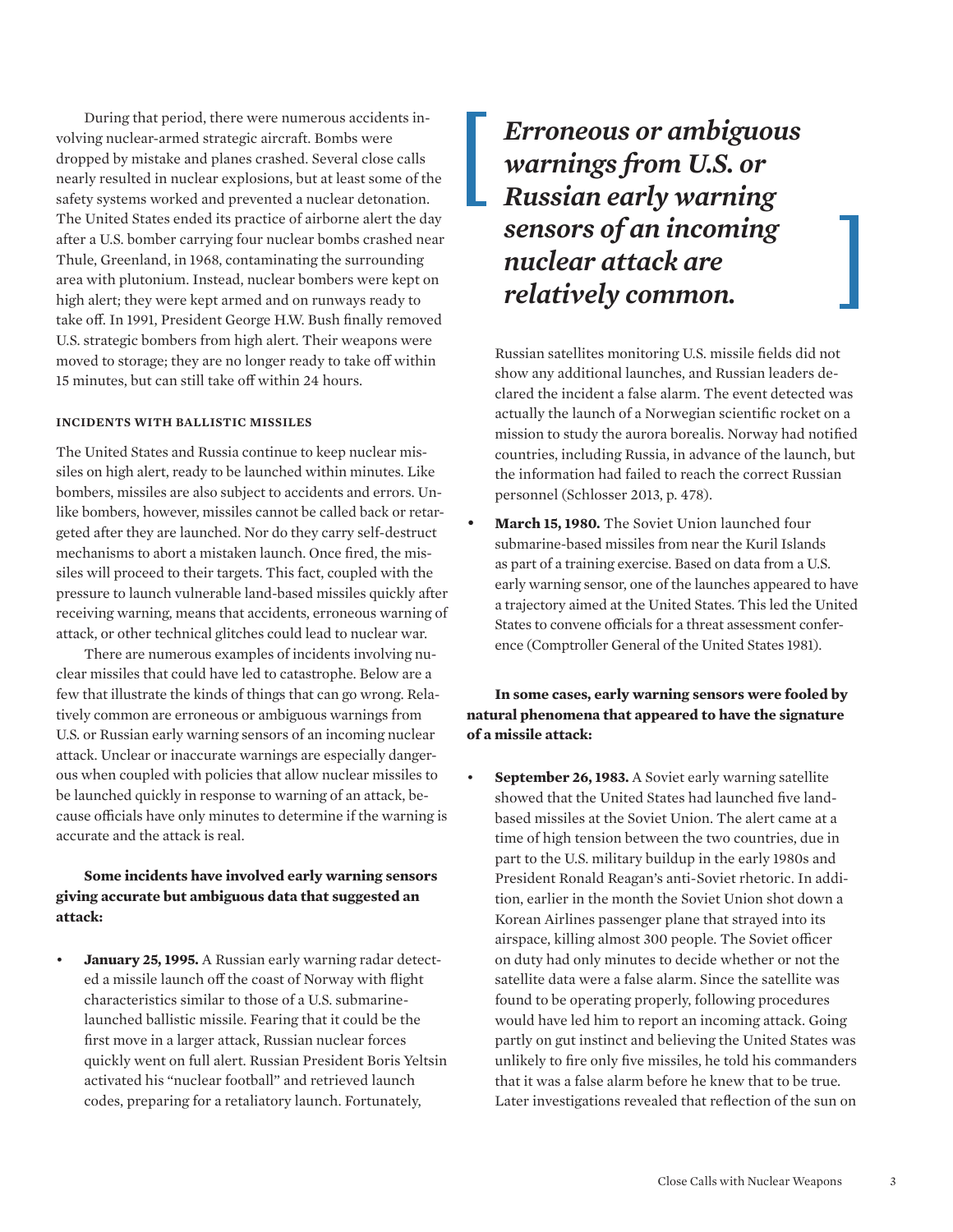# *"False alerts of this kind are* **not** *a rare occurrence."*

–Marshall Shulman, U.S. State Department adviser

the tops of clouds had fooled the satellite into thinking it was detecting missile launches (Schlosser 2013, p. 447; Hoffman 1999).

• **October 5, 1960.** The U.S. early warning radar at Thule, Greenland, reported to the North American Air Defense (NORAD) Command headquarters in Colorado Springs that it had detected dozens of Soviet missiles launched against the United States. NORAD went to its maximum alert level. The United States later determined that the radar had been fooled by the moonrise over Norway and computers misinterpreted this as an all-out attack on the United States. Fortunately, the Soviet leader Nikita Khrushchev was in New York at the time, raising doubts that the attack was real (Schlosser 2013, pp. 253–254).

**Some incidents of erroneous warning of attack resulted from human errors.** Two examples are notable because the supposed Soviet attacks that were erroneously detected looked just like what the American operators expected to see from their training:

• **November 9, 1979.** Computers at NORAD headquarters indicated a large-scale Soviet attack on the United States. NORAD relayed the information to the Strategic Air Command (SAC) and other high-level command posts, and top leaders convened to assess the threat. Within minutes, U.S. intercontinental ballistic missile (ICBM) crews were put on highest alert, nuclear bombers prepared for takeoff, and the National Emergency Airborne Command Post—the plane designed to allow the U.S. president to maintain control in case of an attack—took off (but without President Jimmy Carter on board). After six minutes, satellite data had not confirmed the attack, leading officials to decide no immediate action was necessary. Investigations later discovered that the incident was caused by a technician who had mistakenly inserted a training tape containing a scenario for a large-scale nuclear attack into an operational computer.

In a comment about this incident in a letter designated Top Secret (since declassified), senior U.S. State Department adviser Marshall Shulman said that "false alerts of this kind are *not* a rare occurrence. There is a

complacency about handling them that disturbs me" (Shulman 1979, emphasis in original).

• **October 28, 1962.** Just before 9:00 am, radar operators at Moorestown, NJ, reported to NORAD headquarters that a nuclear attack was under way, with impact expected at 9:02 near Tampa, FL. Tensions were high since this event happened during the Cuban Missile Crisis. All of NORAD was alerted, but before any action was taken, NORAD learned that no detonations had occurred at the expected time. The New Jersey radar operators discovered that a test tape simulating a missile launch from Cuba was being run at the Moorestown facility, when an actual satellite had unexpectedly appeared over the horizon, confusing the operators. While there should have been overlapping radars to confirm the appearance of missiles, the additional radars were not operating at the time. Moreover, the radar operators had not been informed of the passage of the satellite as they should have been, because the facility that would normally provide that notice had been assigned to other work during the crisis (Sagan 1993, pp. 130–131).

# **Other cases of false warning were caused by technical problems with the early warning system:**

• **June 3 and 6, 1980.** Warnings of Soviet missile attack by the U.S. early warning system on both June 3 and 6 triggered activities at SAC and the National Military Command Center designed to increase survivability of U.S. strategic forces and command and control systems in the face of an attack. For example, bomber and tanker crews were ordered to their stations and started their engines, and the National Emergency Airborne Command Post at Andrews Air Force Base taxied into position for a rapid takeoff. The alerts were suspended when warning systems showed no further signs of an attack. The U.S. Department of Defense later attributed the false alerts to a failed computer chip (Comptroller General of the United States 1981).

## **Technical problems with the warning and launch systems, and with the weapons themselves, can cause other kinds of problems. For example:**

**October 23, 2010.** A launch control center at Warren Air Force Base, WY, lost contact with the 50 Minuteman III ICBMs under its control for nearly an hour in what is known as a "launch facilities down" incident. The missiles were on high alert and carrying nuclear warheads. According to at least one report, there may have been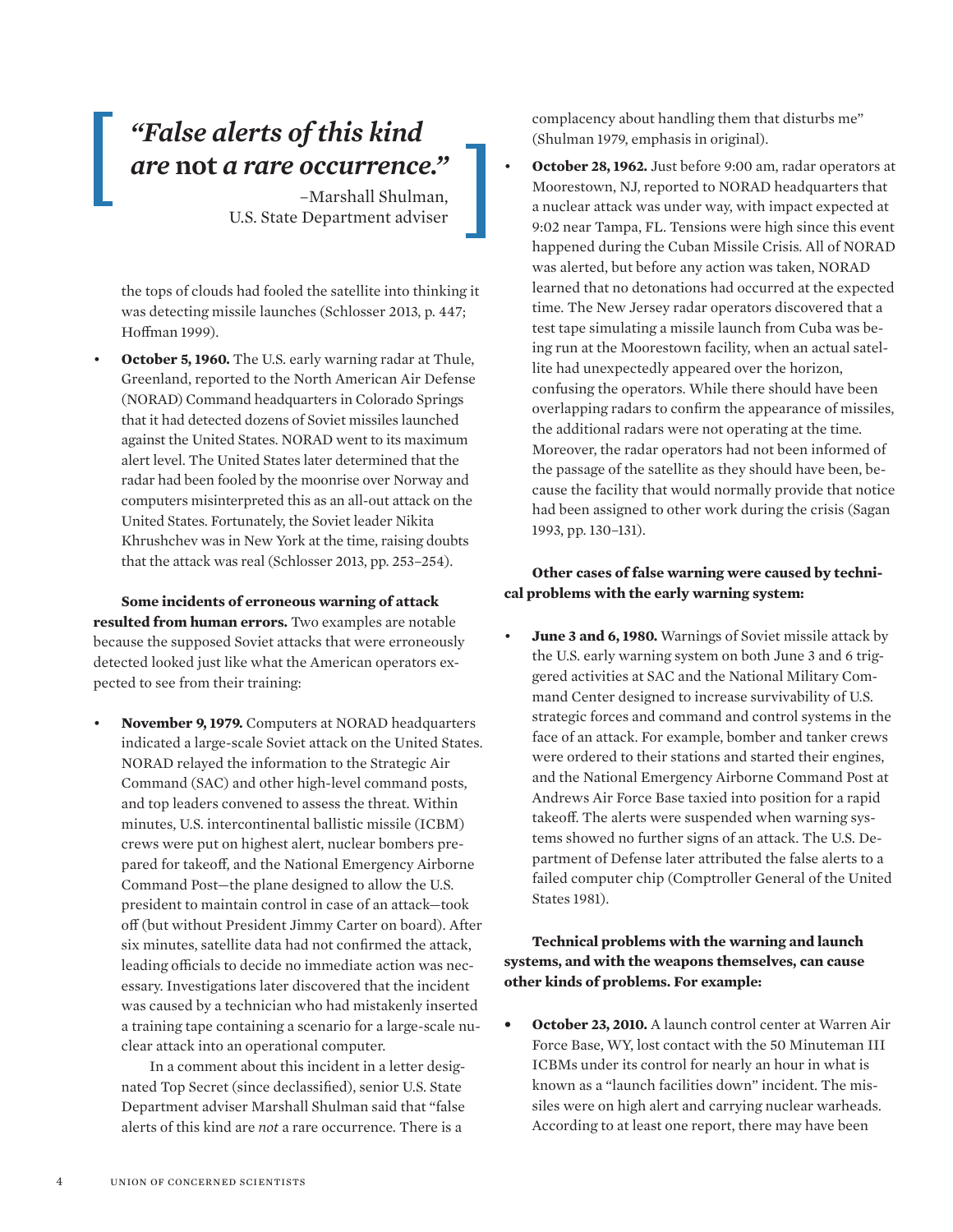

 *In 1961, two nuclear bombs fell to the ground in North Carolina when a bomber lost a wing. Neither bomb detonated, but multiple safety devices failed. According to Defense Secretary Robert McNamara, "By the slightest margin of chance, literally the failure of two wires to cross, a nuclear explosion was averted."* 

previous communication problems at the site. A spokesperson said the site was still able to monitor the security of the missiles but "We've never had something as big as this happen . . . we've never lost complete command and control functionality of 50 ICBMs" (Ambinder 2010). The cause of the problem was later found to be a circuit card in one of the computers that had been improperly installed during routine maintenance.

While much of the discussion of this incident focused on whether it had affected U.S. readiness, Bruce Blair—an analyst and former ICBM launch officer—noted that "the more important concern should be that for the better part of an hour, the safeguards that protect against unauthorized launch of America's missiles were compromised" since "the remote underground launch centers that control them lost their ability to detect and cancel any unauthorized launch attempts" (Blair 2010).

• **November 24, 1961.** SAC headquarters in Omaha lost contact with the early warning radar in Thule, Greenland. When an official at SAC tried to call NORAD headquarters in Colorado to find out what the problem was, the line was dead. The low probability of a simultaneous breakdown in communications with both locations led to concerns that an attack was taking place, so SAC's entire alert force was ordered to prepare for takeoff. Fortunately, a U.S. bomber circling over Thule made contact with the early warning radar facility and the alert was called off. An investigation found that a single AT&T switch in Colorado had failed, with surprisingly far-reaching ramifications. In addition to shutting down communications between SAC and NORAD, including the hotline linking

the SAC commander to NORAD headquarters, it also shut down communication with the early warning radars. AT&T was supposed to provide redundant circuits for these communications, but had not done so, despite its assurance to the government that it had (Schlosser 2013, p. 286).

**January 24, 1961.** Two nuclear bombs fell to the ground when a bomber lost a wing over Goldsboro, NC. The parachute on one bomb failed and the bomb broke apart on impact. The other bomb suffered little damage on impact, but five of the bomb's six safety devices failed during the crash. Expressing his concern about the incident, Defense Secretary Robert McNamara said that "by the slightest margin of chance, literally the failure of two wires to cross, a nuclear explosion was averted" (Center for Defense Information 1981; McNamara et al. 1963, p. 2).

#### **Dangerous situations may arise from people not following proper procedures or from a lack of training:**

• **August 29–30, 2007.** Six nuclear-armed cruise missiles were mistakenly loaded onto a B-52 bomber at Minot Air Force Base in North Dakota. Although there were multiple instances when the crew should have verified that the cruise missiles were not armed, no one followed required protocol to check for live weapons. The plane sat overnight on the tarmac at Minot, unguarded. It then flew 1,500 miles to a base in Louisiana where it sat unguarded for another nine hours until a maintenance crew there realized that the weapons were live. In total, there were 36 hours during which no one in the Air Force realized that six live nuclear weapons were missing (Schlosser 2013, p. 473).

In response to the incident, retired Air Force General Eugene Habiger, commander of U.S. Strategic Command from 1996 to 1998, said, "I have been in the nuclear business since 1966 and am not aware of any incident more disturbing" (Warrick and Pincus 2007).

• **2003.** Half of U.S. Air Force units responsible for nuclear weapons failed their nuclear surety (safety and security) inspections despite the fact that they had advance warning of the inspections. An Air Force inspector general's report found that the pass rate for these inspections, which take place every 18 months, had hit an all-time low. Lieutenant Colonel Lynn Scott, deputy director of inspections at that time, said that while there were some outside factors that may have contributed to the failures, the bottom line is that each [of these factors] offers a convenient excuse to avoid accepting responsibility for failure—and